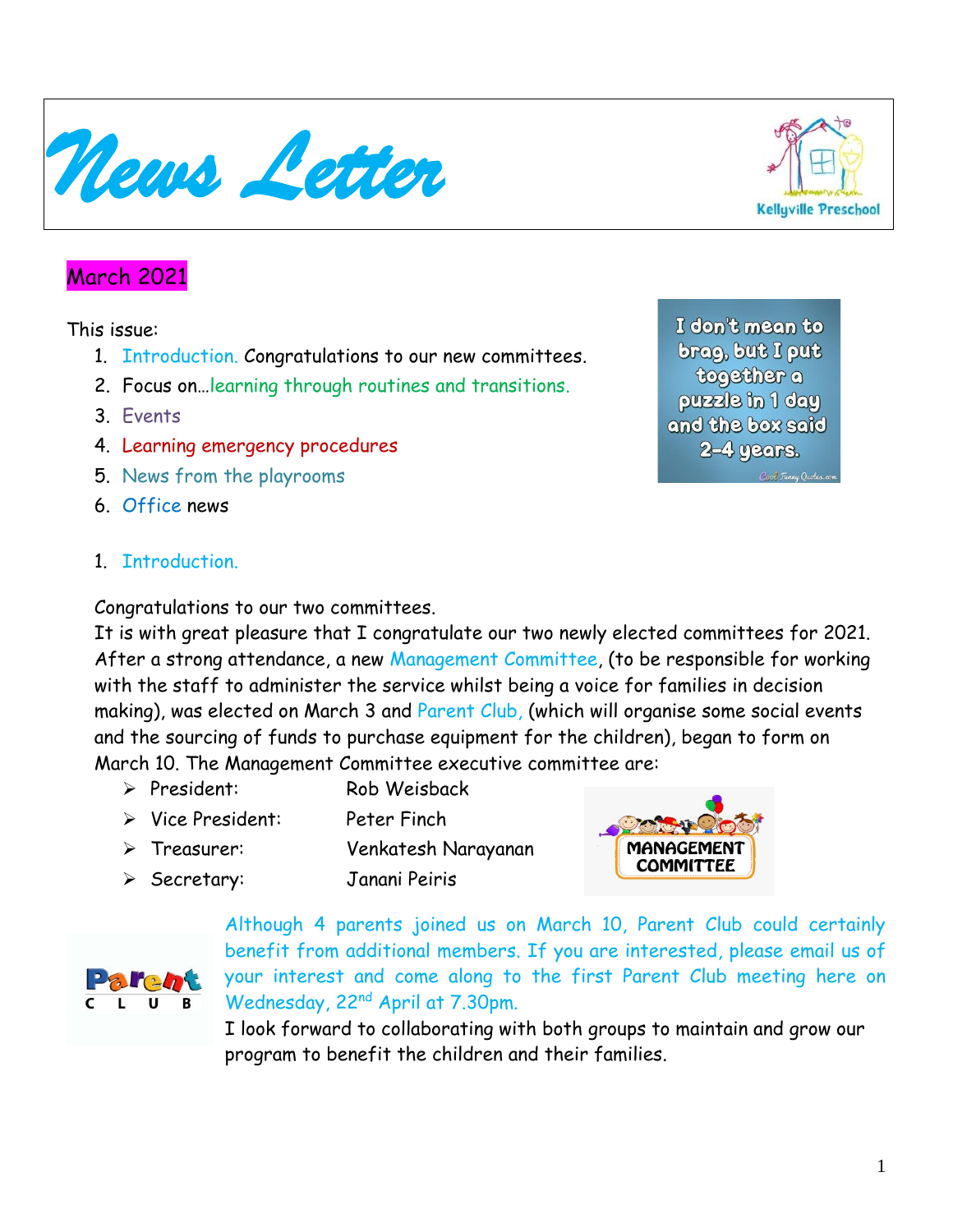Collaborating with families is critical to our success and very much valued in our preschool community, for bringing our philosophy to life and ensuring we honour our Mission Statement and Values. Please read the service handbook, provided to all families on their first day this term, to learn more about our preschool's history and commitment to working together, as reflected in our Mission Statement:

> We connect, we imagine, we create, we grow. Together we are Kellyville Preschool.

*Looking forward to sharing 2021 with you all. And remember, to stay informed of service procedures and events please read your Conditions of Enrolment, received during enrolment, plus our weekly reminders, notices and newsletters.* Bye for now, Rhonda

#### 2. Focus on:

Routines and transitions. Everyday, we use transitions and routines, in family life, work, socially. When to get up, what to do first, how to be on time, when to have meals/ go to work/ school/ play sport/ do homework and housework/go to bed for a good night's sleep…

At preschool, routines and smooth transitions are critical to the way our days unfold for the children, families and staff. They provide stability and reassurance, predictability and comfort without being too restrictive, allowing opportunities for spontaneity with a secure base to return to.

When organising our days, we place great value and importance on planning smooth transitions and routines, especially in term 1, from the moment you arrive and hand your children into our care, until we say goodbye at the end of the day. The smooth transition from home to preschool and preschool to home is essential to providing comfort and security to the children, especially during their first days at preschool. During first term in particular routines are at the top of our priority list when programming a successful day, as they provide a secure and reassuring place from which the children can predict the flow of the day and know how the day will unfold. Smooth transitions throughout the day are also significant as we support the children to move between activities, make positive play choices, move from play to rest to lunch and then back to play again, to move from inside to outside to inside again or into group time.

*Transitions and routines provide wonderful opportunities for learning.*



Children's lives are  $\epsilon \rightarrow \epsilon$  filled with change and transitions that are so commonplace and they often go unnoticed. However, all transitions require  $\mathbb{R}$   $\rightarrow$   $\mathbb{R}$   $\rightarrow$  children to adapt or cope with the changes and sometimes these can be emotionally charged, from **EXECUS ACCESS EXECUTED AS A REPORT OF A REA** exciting to happy to overwhelming and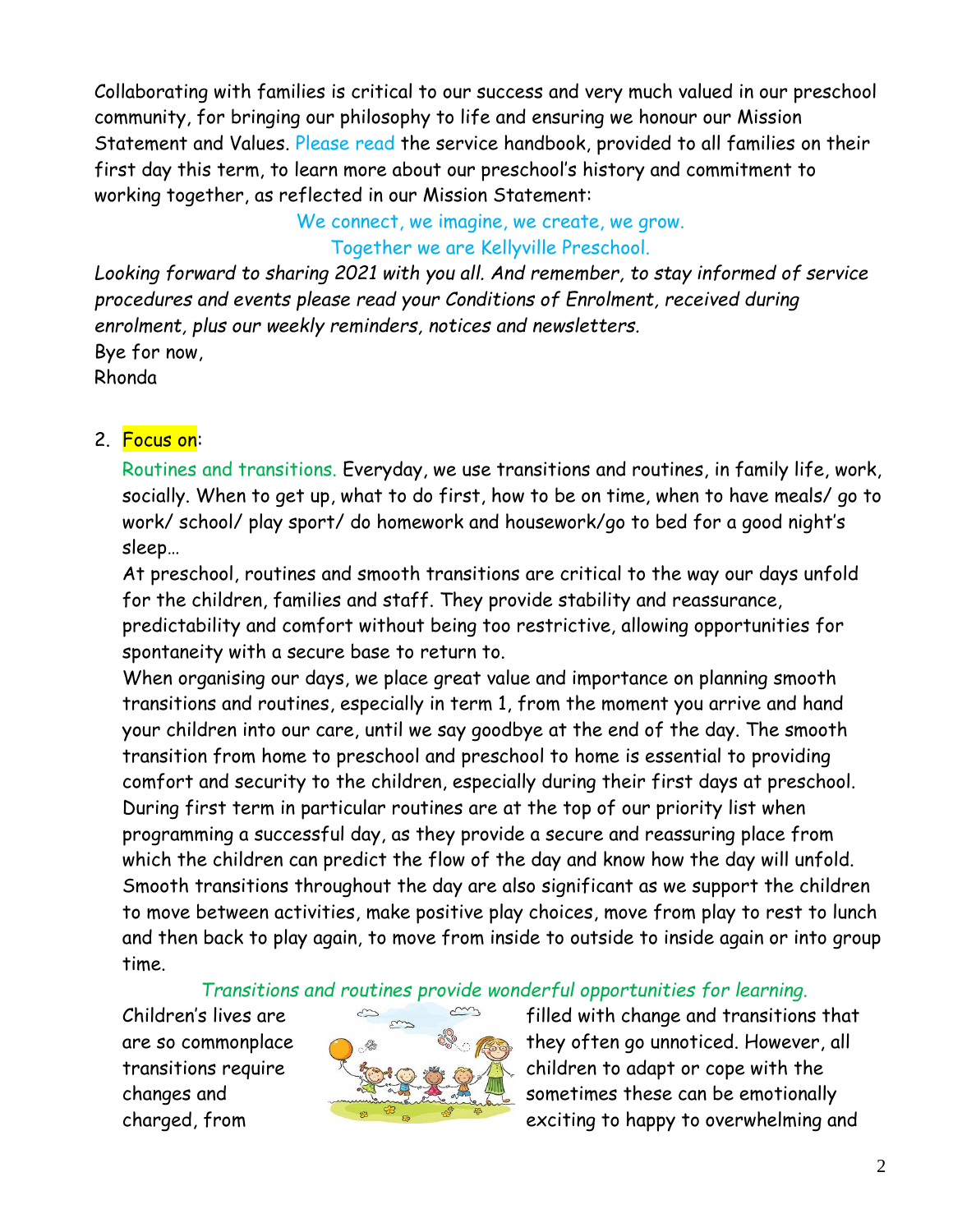difficult. So, it is important for us to understand these emotional ups and downs and be there to support the children as they negotiate the many transitions and routines of daily life.



For example, our mealtimes at preschool provide the opportunity to learn about why eating healthy foods benefits our health and wellbeing as we talk about *everyday and sometimes foods, plus nude foods*, while learning mealtime behaviours such as:

• Sitting down quietly to eat, for safety (eg reduce the risk of choking) and to also socialise and connect with others

- Making choices about what to eat first, taking small bites and chewing foods before swallowing, finishing one mouthful/food before commencing another
- Chewing food well to aid digestion and finishing chewing and swallowing before talking
- Talking and listening to others in between eating
- Only touching your own food
- Enjoying and respecting the company of others while eating
- Staying seated until the mealtime is finished before putting lids back on containers and packing away belongings
- Having a drink to the *swish and swallow*, a simple way of cleaning teeth
- Knowing which scraps to place in the compost or waste bins
- (and growing to) understand why these above behaviours are important.

So, value routines and transitions as they provide rich opportunities for learning while bringing security and comfort into our busy, everyday lives.

(available in our Parent Library…*Transitions in children's everyday lives*. By Linda J Harrison)

- 3. Events.
	- ➢ Hills Football each week on Tuesday and Friday mornings. We are thrilled to see the children wearing their uniforms, while watching their ball skills develop in a fun way.
	- $\triangleright$  March 9 and 12 (rescheduled to 6<sup>th</sup> May), thankyou to Hills Council for enabling us to participate in the Litter Litter Everywhere program, through which we



learn about the 3 bins provided for rubbish collection and what each is for, why we put rubbish in the bin and what can happen if



we don't, and recycling. Lucy, a giant cockroach, was introduced to the children when learning that cockroaches play a part in keeping our rainforests clean.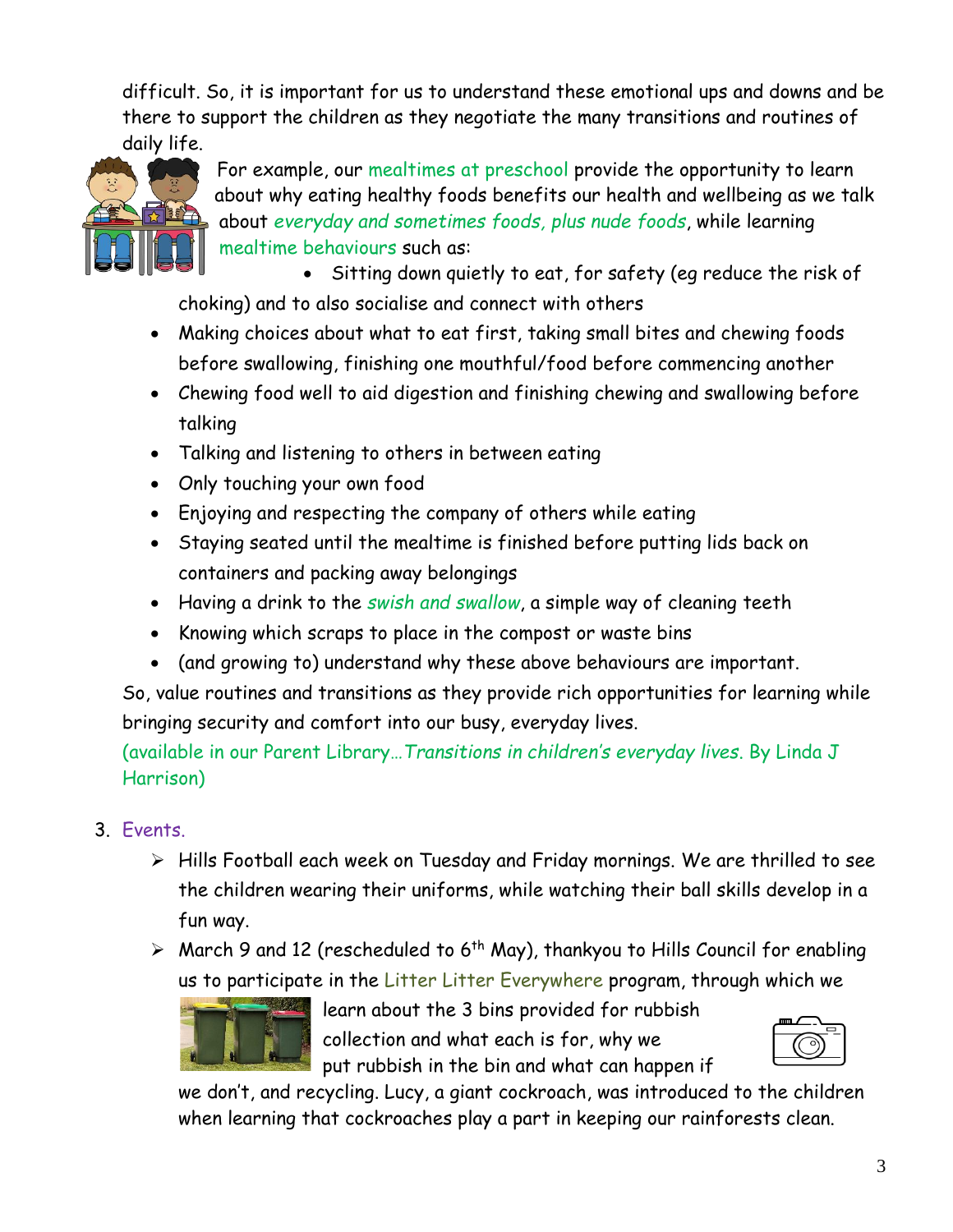- ➢ Tuesday March 16 and Friday March 19 school photos. The children were invited to wear their preschool shirt or their football uniform for individual and group photos, which will be available to families in early Term 2. Payment is made after receiving your photo pack. Refer to attached information regarding when you will receive your photos, when payment is due and how payment can be made.
- ➢ Munch and Move Adventure Book, which is being organised by Hazel, Daniela and Rita and involves families participating in our healthy lifestyle program.
- ➢ Harmony Day celebrations on Monday March 22 and Thursday March 25. Don't forget, the children can wear orange on these days!!
- ➢ Learning about Holi, Iranian New Year, Easter and how people celebrate these events.
- ➢ **Preschool term break.** The last day for term 1 will be Thursday April 1 (Good Friday being April 2) with preschool to resume for term 2 on April 19.
- $\triangleright$  The first special event for term 2 will be the Magic Craig Show on Tuesday April 20 and Thursday April 22, a fun and magical way to learn about life at preschool.
- $\triangleright$  Library will commence in term 2 as well and we will give you further details then.

### 4. Learning emergency procedures

As discussed with Rhonda during your enrolment meeting, emergency procedures are rehearsed with the children at least 4 times a year, to ensure the educators can work with the children promptly and efficiently to stay safe should an emergency event occur. Specific policies and procedures are in place to provide consistency for all in what actions to take in such circumstances. Over several weeks in term 1 the educators will be working with the children to learn the procedures we follow to protect all who are on the premises should an emergency arise. Specific techniques will be taught, and terms discussed, such as

- get *down low and go go go* to crawl out of the building under the smoke should there be a fire, plus
- *drop and roll* to put out fire on clothing.
- *evacuation and lockdown*
- *emergency assembly point,* our safe meeting places outside

Please find attached *learning emergency procedures,* so you can follow along with us.



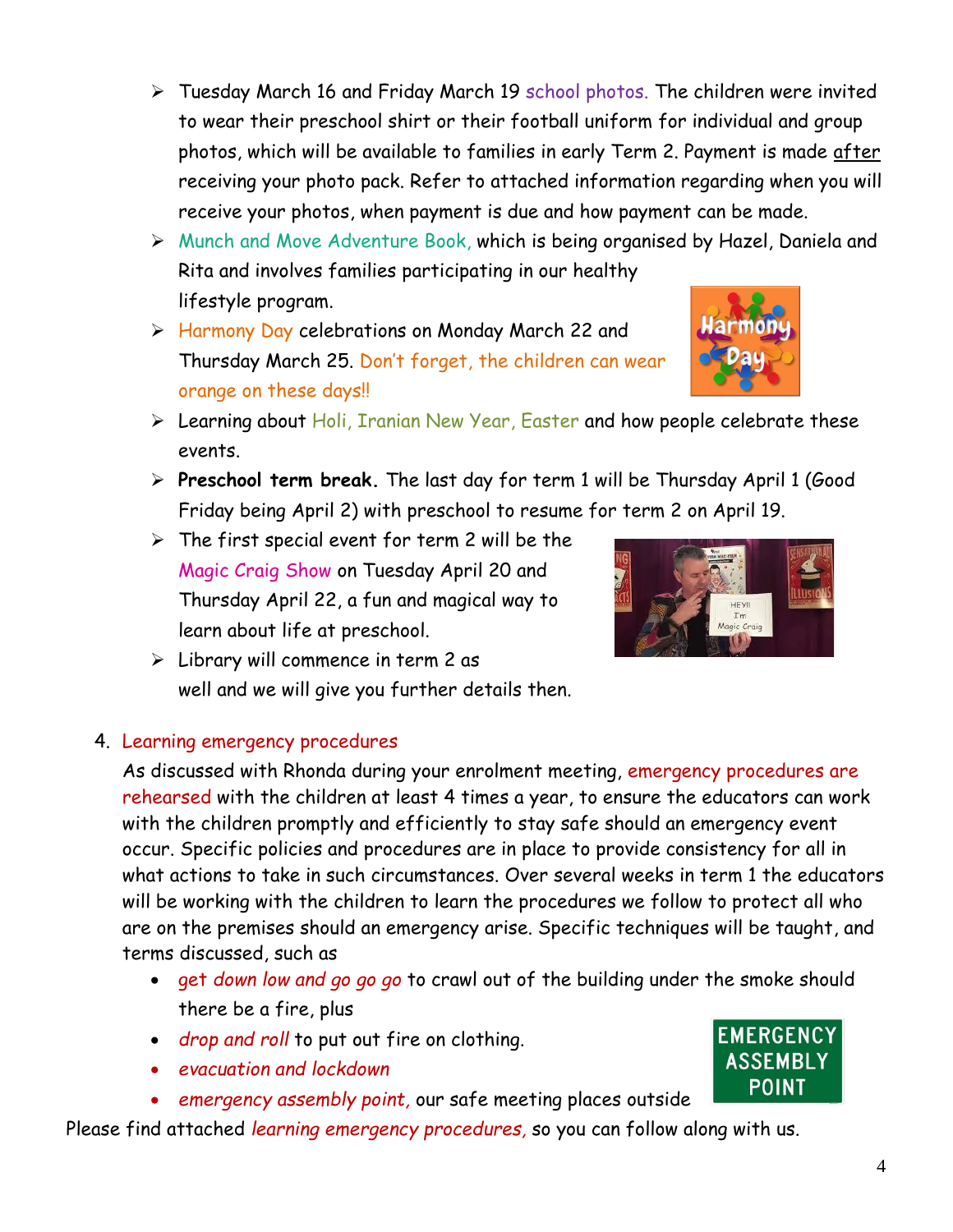#### 5. News from the playrooms

# Kookaburra Room

(Monday, Tuesday, Wednesday Group)



It has been lovely getting to know our new friends in the Monday, Tuesday, Wednesday Kookaburra group.

One of the things we have noticed our group really enjoy is dancing! We usually start our group times with some music and movement. Some songs we really enjoy are from the Munch and Move program and they have actions we need to follow focussing on fundamental movements. We have decided to learn a different song and a movement each week and so far, we have practiced marching, twisting, big arm movements and jumping.

We have used our group times to get to know each other. One activity was singing the Bumble Bee song. We passed a bee toy around the circle and as we held it, we told the group our name. It was a great opportunity to learn each other's names but also encouraged us to talk in front of the group.

In the past few weeks, we have been busy exploring our beautiful outdoor area. One interest we have observed is in the variety of wildlife living there. After noticing some spiders and webs, we had a group time looking at the spider chart and discussed how some spiders can be dangerous, so it is best to look and not touch any of them. Recently we have discovered another creature living in our garden – worms! A lot of our time outdoors is spent looking for worms and observing them closely. We talked about why worms are good for our soil and gardens and how it is very important that after we have looked at them, we put them back in the garden and wash our hands.

As well as worms, we have been looking at other ways to be sustainable and care for our environment. We have been making sure we use all of our paper before taking it home or recycling it. We have also been sorting our food and fruit scraps to put into our compost bins to later feed to our garden – and worms!

We have been preparing for some gardening in our outdoor area. Tracey brought in some sunflower heads from her garden, and we have used tweezers to pull out the seeds. It's been a fantastic fine motor and hand muscle strengthening activity. We will be planting the seeds and we are keen to see what will happen to them.

Another topic we have been discussing has been about everyday, and sometimes foods. We have read stories and done sorting activities deciding what foods are good for us and helpful for our bodies to grow and be strong. We have also talked about the importance of drinking water. A lot of our conversations at meal times have been about healthy eating.

So far, a lovely start to the year. We are looking forward to more discoveries and developing interests and ideas together.

Tracey, Hazel and Maria.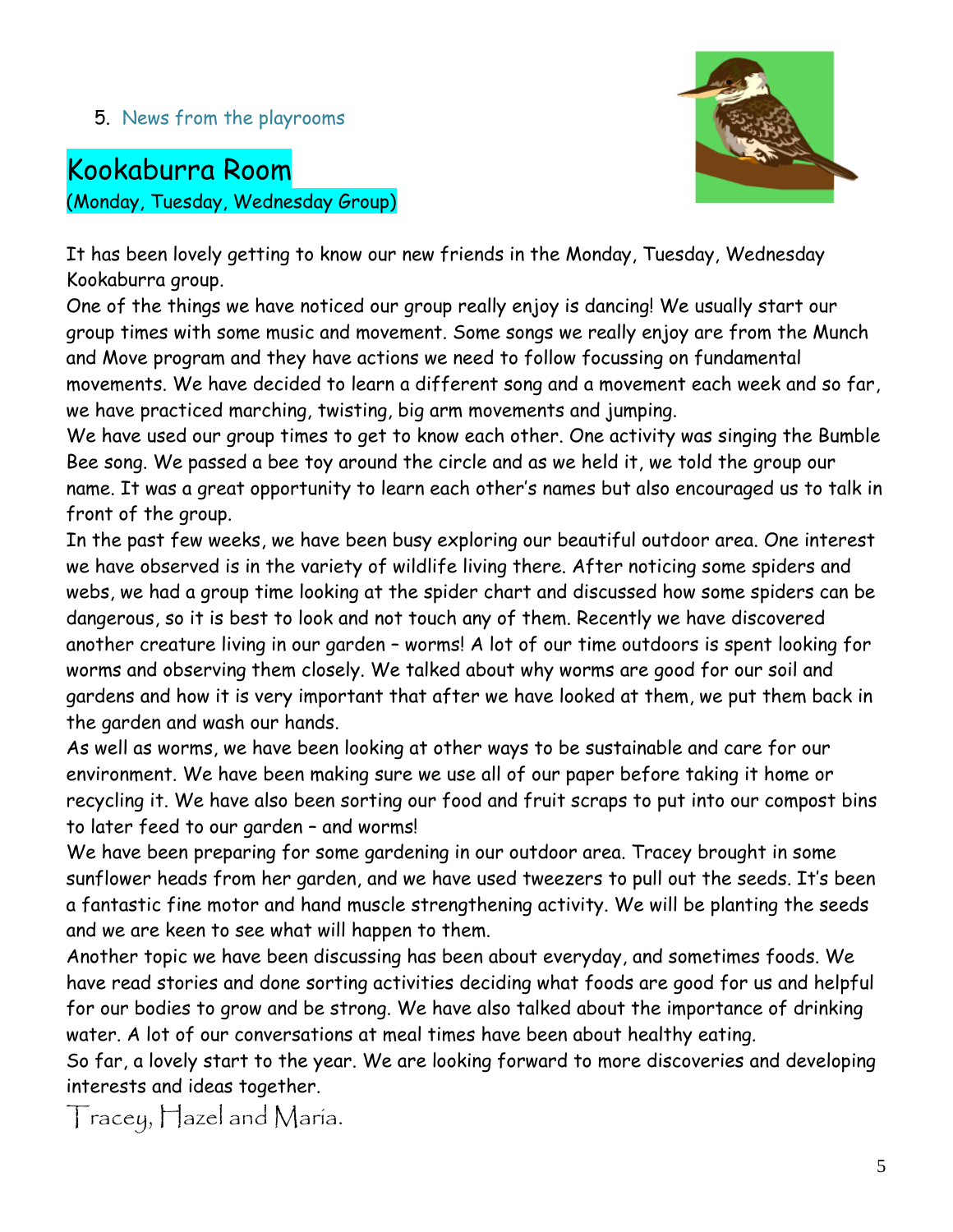### **NEWS FROM THE KOOKAS** *(Thursday/Friday Group)*



Welcome to our families for 2021. We are enjoying getting to know you and your children and are looking forward to sharing the experiences and development of your children with you. The children are settling in well and have been actively discovering the pre-school environment. We have noticed a growth in their independence and encourage them to 'have a go' and to do things for themselves. Caring for their belongings, putting their artwork on the drying racks, and learning to pack away after play are only some important areas of independence.

Friendships are beginning to develop as the children become more confident in the preschool environment. Play situations allow for much interaction but at this early stage, friendships can change according to play interests. We have been chatting with the children about ways to join in play and displaying kindness towards others.

During the term we have enjoyed watching and working with the children to provide experiences which support and extend on their interests, their ideas, and their needs. The children have shown much interest in painting including painting their hands for handprints! Discovering various items on our collage shelf has also led to much cutting and pasting, with an interest in making lilypads! Play dough has been a social area of the room, where the children chat, share ideas with each other and get to know one another. Construction activities are very popular, with Duplo, Mobilo, Clever Sticks and Magnatile construction seeing our Kookaburras having to work together, share and negotiate. Being respectful of another person's construction and learning to be considerate of each other has been a focus, particularly in our construction area.

Our time outside has allowed the children the opportunity to explore the environment, discovering the sandpit, role-playing in home corner, and challenging themselves with climbing and balancing activities. We have had helpers watering our gardens and planting flowers in our fairy garden…a request from some of our children. We are looking forward to starting our vegetable planting very soon. Our Friday soccer program is keenly looked forward to by most of the children and we are enjoying learning new skills and joining in the games as the Kookaburra team!

At group time we have sung some favourite songs and learned some new ones. The children are enjoying dancing and movement. "The Counting Song" and our "Wombat Wobble" dances are great for us to actively join in, and our funny song "Happy as Larry" is often being sung throughout the day as the children are playing. We are learning some finger plays as well - little rhymes which help us to strengthen and learn to isolate our fingers. Big books with visual aids are enjoyed at story time.

At this stage we are concentrating on encouraging the children to feel secure at Pre-school, to become familiar with the routines of the day and to cope with the transitions and the actual length of the day. We are looking forward to sharing experiences and learning with your children…

Robyn, Rita and Cheryl.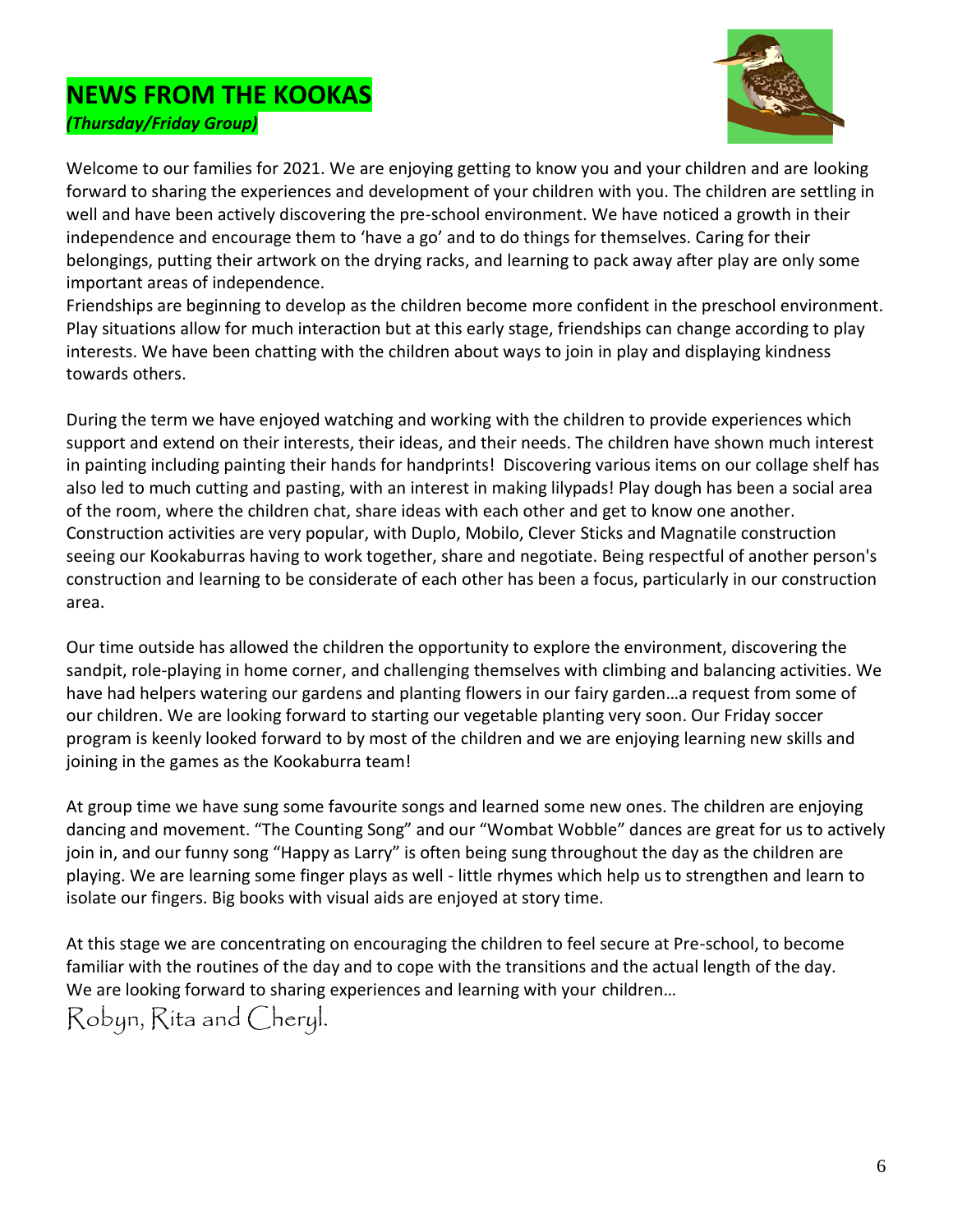# Emu Room News

What an exciting time of the year. Welcoming new families to Kellyville Preschool and welcoming returning families too. We have been so happy getting to know you all and spending time and getting to know your children. The children have settled well and are getting used to the routines and program of their day. There is so much to learn and to remember that we are sure they are coming home exhausted  $\odot$ 

Due to COVID-19 and guidelines from NSW Health, families have not been able to enter the playrooms. This has not stopped the children from taking that big step forward, saying bye to you and walking into the Emu room to start their day. Learning self-help



skills commenced on day 1 with the unpacking of bags, putting belongings where they belong and learning to wash hands effectively using our "magic taps" (they turn off by themselves after 2 mins). It continued with the children learning to pack their belongings throughout the day, remembering their very own locker and sorting their lunch from their morning tea and from their afternoon tea. So much to remember. All the while, the teachers have been there, standing by your child's side, supporting, and guiding them through this huge transition in their little lives. We are, as I am sure you are, so very proud of what they have achieved in only a few short weeks.

The visual board has been a great resource, used daily to go through what we do in a day at Kellyville Preschool. It outlines the routine and helps the children prepare for what is ahead. Many of the children use it to help them understand how far mummy is, or if their tummies are a little rumbly, how soon is lunch!

We enjoy starting our day getting together and singing some songs and talking about what we will be doing. Showing the children what resources are available and how to use them in a respectful and caring way. We sing "hello and how are you," and say each of our names as we great each other, helping the children (and educators  $\odot$ ) learn each other's names. We then count how many friends are with us. All the children are encouraged to count along, while listening and learning the name of numbers, rote counting and addition/subtraction as we work out if any friends are not with us for the day.

Games are set up for children to learn co-operative play, turn taking and learning rules of play. A matching game has been used which is helping the children with their memory skills, and the pictures used for discussions on fruit, vegetables, colours, and positioning. The easel has been a buzz of creativity with the children choosing their own paint colours, mixing paints, and painting expressive and beautiful paintings. We have had fun making playdough each Monday and Wednesday, using mathematical concepts when measuring, estimating quantities, and dividing the playdough between friends. Puzzles have been a wonderful way for the children to collaborate and work together, and the Duplo table has seen houses, buildings and dinosaur parks being built.